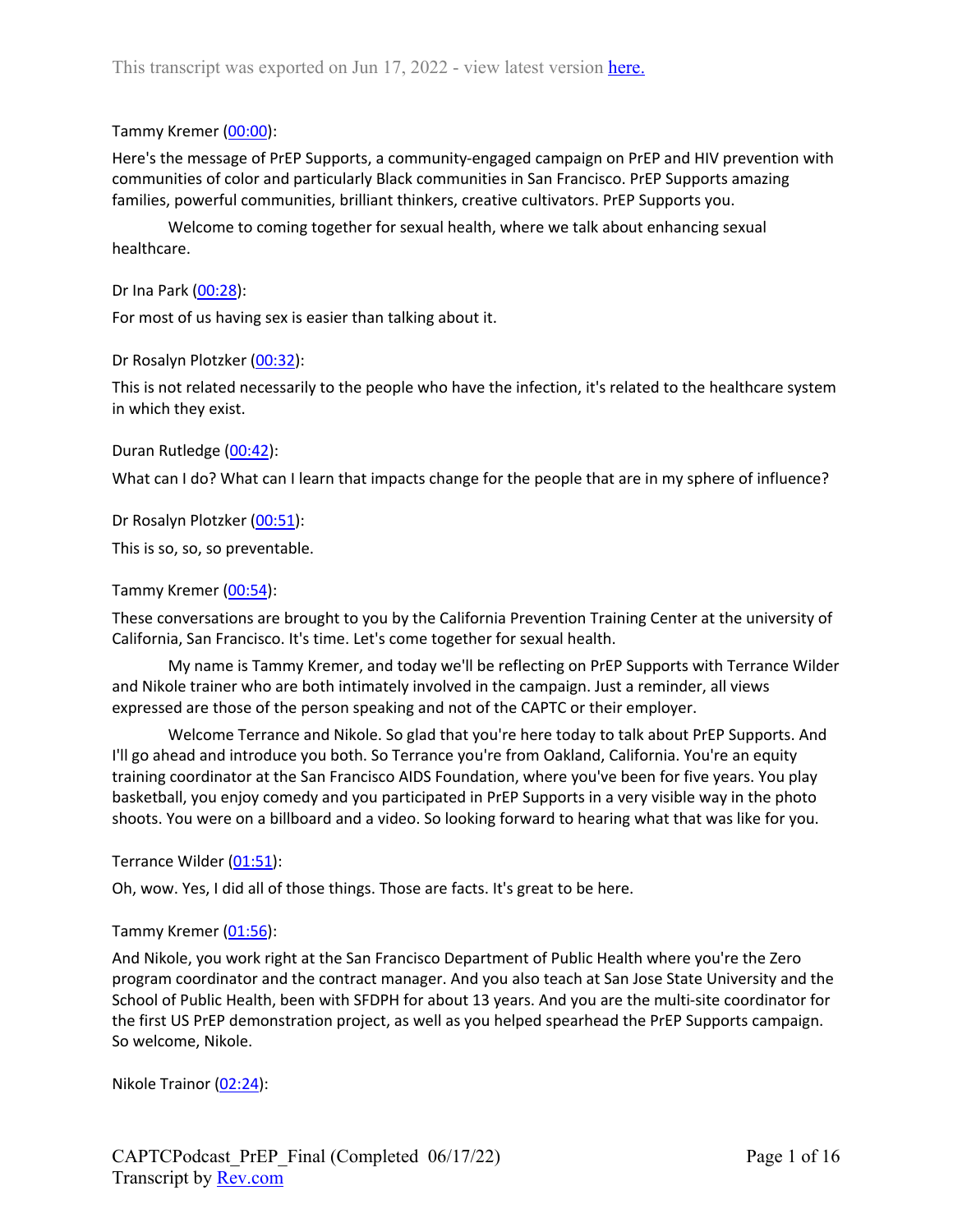## Thank you. Thank you so much for having me. It's a pleasure to be here.

#### Tammy Kremer (02:27):

So whoever would like to start first and just share your involvement in PrEP Supports.

#### Nikole Trainor (02:33):

Great. I'll go ahead and start. So a lot of the work that we do in the community health and promotion branch that's under DPH it's implementation of sexual health programs. So my expertise is around HIV, STI and Hep C testing prevention and treatment programs. For a long period of time data has indicated that there's just been disparities that still exist within the Black and Latinx community. And especially when PrEP rolled out on the scene, there was still a low uptake and low awareness and knowledge within this community. So part of the task with PrEP Support is creating a campaign that visually represented the community in a way that they can embrace it. We didn't do a lot of campaigns that had positive imagery of Black and Latin folks. And so this was a great opportunity to engage the community in just different ways. This campaign was part of the Getting to Zero initiatives.

#### Tammy Kremer (03:39):

Can you explain what the Getting to Zero initiative was or is?

#### Nikole Trainor (03:42):

So the Getting to Zero initiative, it's really focused on getting to zero new HIV infections, zero HIV deaths and zero HIV stigma. It's actually a global initiative. And so jurisdictions across the country receive funding from the centers of disease control to focus on these initiatives and PrEP is one of the pillars. And so when you have rapid testing available, so everyone knows their HIV status, for those folks who test positive, all those folks are into care and people who are negative have access to PrEP. And so when you have successfully implemented those things across the board, you have low-barrier access to these services, you can potentially prevent new HIV affections across the board.

#### Tammy Kremer (04:33):

Thanks for that explanation. And Terrance, what was your role in PrEP Supports?

#### Terrance Wilder (04:39):

I'll give you the backstory. I worked for the San Francisco AIDS Foundation, but before I became a [inaudible 00:04:45] equity coordinator, I was hired as the DREAAM project program coordinator. And D is DREAAM is the acronym and stands for Determined to Respect and Encourage African American Men. And we was awarded a big PrEP grant to do events and do what we can to promote PrEP to men of color. Definitely black men, specifically gay black men and their allies, 18 to 30. And men that have sex with men, which we call MSM. So I was doing events and I used to always invite Nikole to the events because Nikole was over the PrEP Program of San Francisco Department of Public Health, which is our funders. So sometime down the line, I just remember her saying "AT\*, I want you to take my spot on this PrEP panel."

And I was like, "Wow, why me?" She was like, "Because I've been to your events and you just had a strong presence, you have a strong voice. And I really felt like the community needs to hear you instead of me. I've said on panels, I've talked about PrEP a lot, but I really feel like they need to hear it from a man, from a man with a strong voice of color." So I'm like, "You sure? Because this sound a big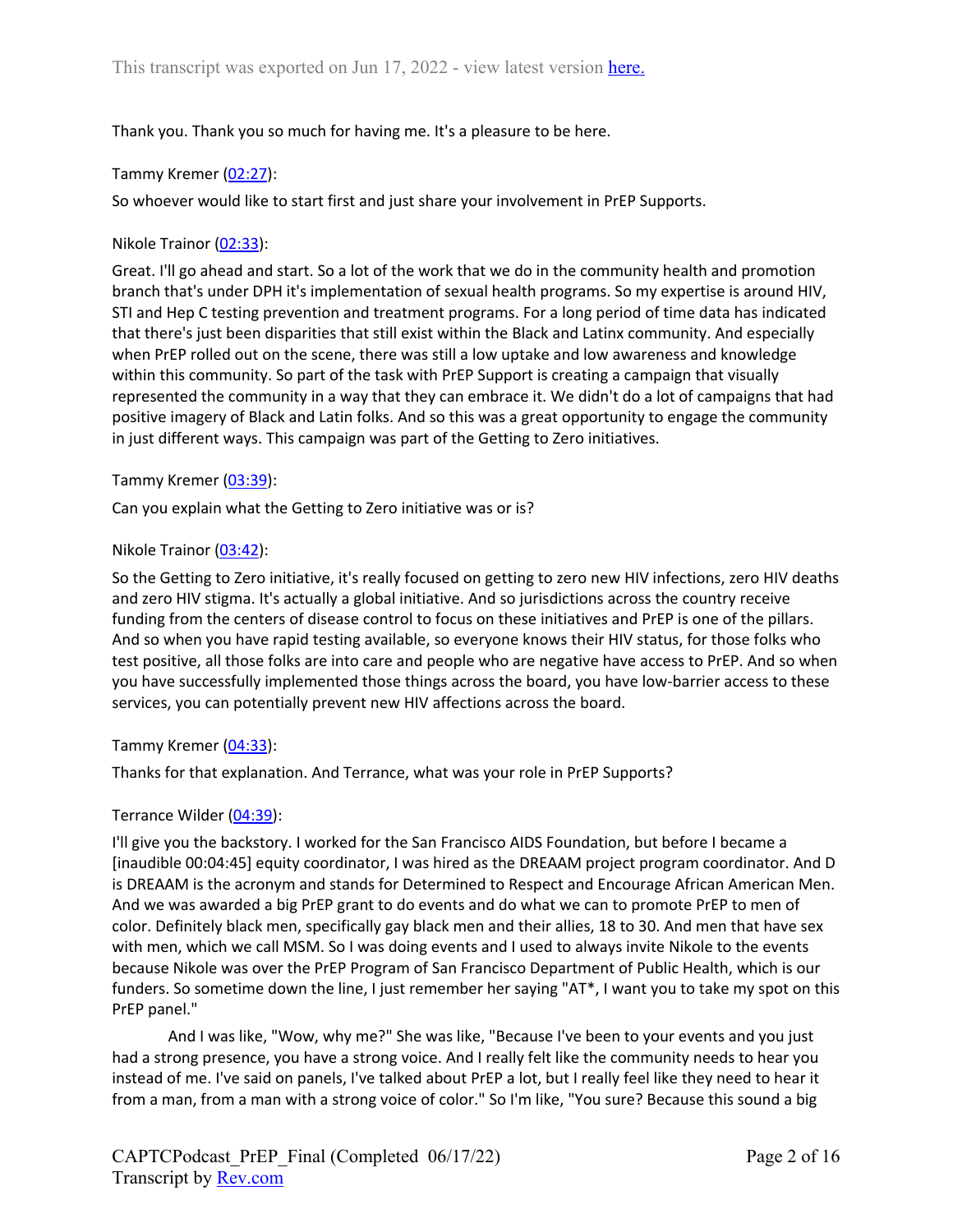deal." And she was like, "No. Yeah, I'm so sure." And I went to the PrEP panel and I gave a speech about me being HIV-positive. I don't really disclose a lot unless I feel like there's a high need and it can change the dynamics of a conversation or something. And I felt like this was the perfect opportunity to do so because it was about PrEP.

And I just told my story. And I think the most powerful part of my story was I became HIVpositive when I was turning 21 years old and I'm now 33. And back in that time, I was going to a gay youth center. I had a good time. It was the SMAAC Youth Center in Oakland. It's no longer an organization, but it will always be remembered as somewhere for us to go and express ourselves. But they really didn't have a lot of programming around PrEP. They talked about HIV a lot. So I said on that panel, like "If I would've seen somebody that looked like me, some type of campaign, some type of poster, some type of imagery that looked like me that was correlated with PrEP, then I would've took it. I would've signed up immediately because I knew what type of sexual acts I was doing. And I knew that HIV was out there, but I was young and temptation usually had got the best of me back then. And yeah, I would've signed up for PrEP back when I turned 21 years old."

#### Tammy Kremer (07:12):

Wow. And that's a really a personal place to come from in this work. And thank you for sharing that about your self Terrance and-

Terrance Wilder (07:18):

Oh, no problem.

Tammy Kremer (07:20): [inaudible 00:07:20] come from.

Nikole Trainor (07:20): Absolutely.

Tammy Kremer (07:21):

If we want to back up for a second, I realize... Let's just define what PrEP is. Would either of you like to take that?

Nikole Trainor (07:27):

Absolutely. So how we present PrEP to the larger community is it's a daily pill to prevent HIV. And that can be mind-boggling to some people. It's a biomedical intervention that was FDA-approved in June of 2012. And so it's also known as pre-exposure prophylaxis. So what it is that you take this medication prior to you being exposed to HIV. And what it does is it blocks the HIV virus from duplicating itself. So if you come into contact or you have a sexual interaction with someone who either knows they have HIV or unknowingly, they have HIV, and fluids are exchanged and so forth, by that individual taking PrEP on a daily basis, it builds up protection in them and it will prevent HIV acquisition for that individual. So simply it also works like birth control. I like to compare it to the birth control pill.

#### Tammy Kremer (08:21):

And it's also exciting that now there's that new FDA approval for the injectable version of PrEP.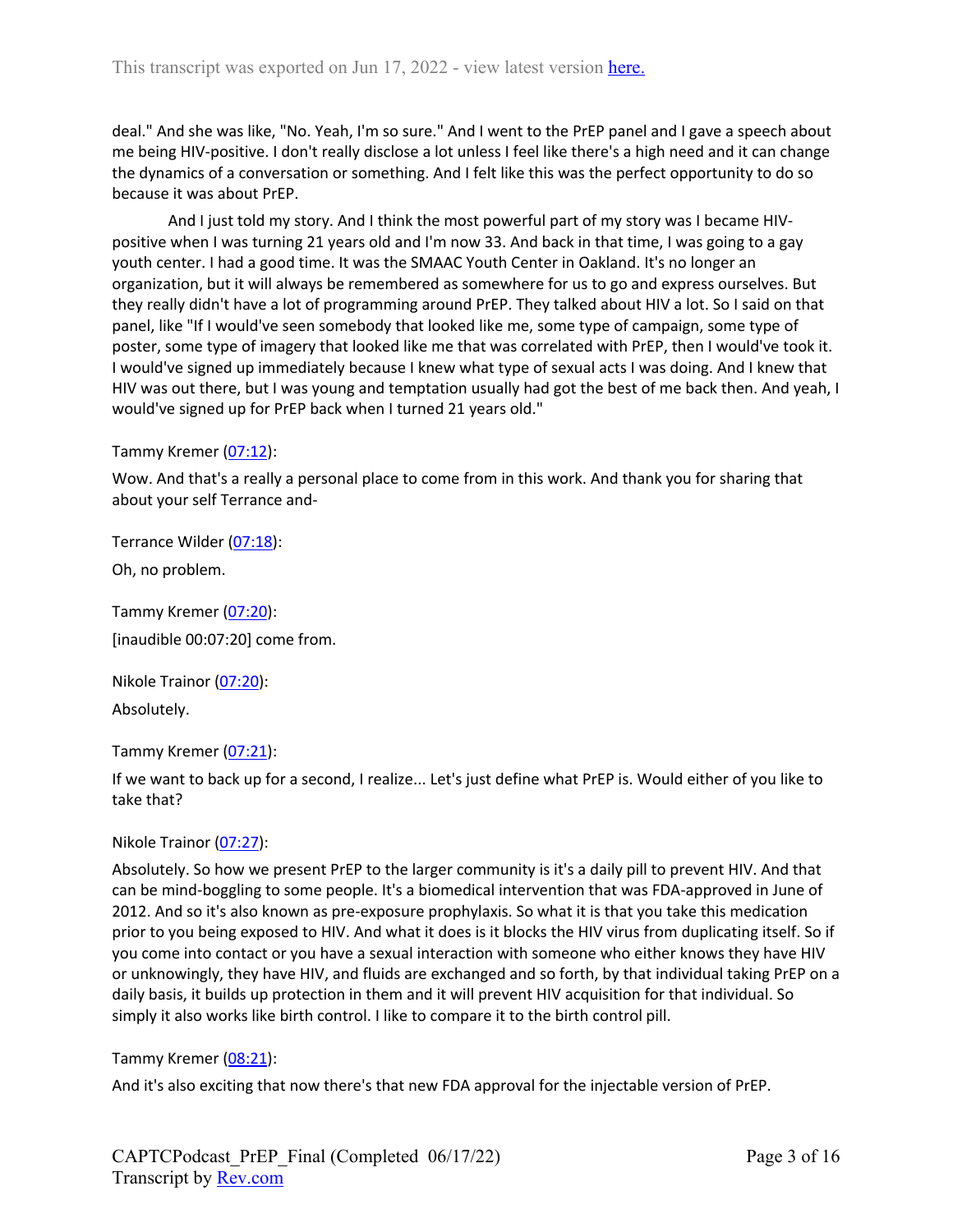### Nikole Trainor (08:28):

Yes, yes. So that is coming down the pipeline soon, we are trying to put protocols in place, figuring out how folks will gain access. Our biggest concern is we want to ensure that people who do not have medical insurance have access to this medication. When PrEP first rolled out on the scene, it was only accessible to individuals who had health insurance. And even then when they had health insurance, it was high copayment because insurance companies viewed this individual as high-risk. Now, we have generic form of that, so now the pill is less than a dollar per pill. Well, prior to this, the whole bottle could cost you \$2,500 and above. It was expensive to access. So I'm excited about the injectable PrEP. I think it'd be definitely beneficial for people who are experiencing homelessness. People who have a relationship with drugs or substance use, and they're not able to take a pill every day.

And also I think this is a new opportunity for us to expand awareness to different populations who this may be beneficial to. I also want to point out, in addition to PrEP, we have something called PEP. And a lot of folks don't know about PEP and that's post-exposure prophylaxis. And essentially if you have a sexual encounter with someone who you don't know their status and the condom breaks and so forth, within 72 hours, you can go to a pharmacist or you can go to the emergency room or for the most part go to a clinic or your physician and let them know the situation. And they'll give you a 28-day supply of PrEP and it blocks you from HIV acquisition. So a lot of folks don't know that PEP is available to them.

#### Terrance Wilder (10:16):

Yeah. And usually when folks are getting that counseling, when they're taking PEP, they are getting counseling by taking PrEP after that cycle of taking PEP. So they can continue that protection from HIV. So all of this usually happens in the HIV counseling. I used to be a HIV test counselor in Oakland. And a lot of people are getting on PrEP and taking PEP as they are in counseling rooms explaining their sexual history.

#### Tammy Kremer (10:43):

That's a great overview of those two options, the PrEP and PEP. I knew about PrEP long before I knew about PEP. And I was so happy when I learned about it so that I could share that with people.

So let's get back into PrEP Supports, take me back. Were we... I think it was in 2017, the campaign got started and it was unveiled in early 2018?

Nikole Trainor  $(11:07)$ : Yes. It was launched in 2018.

Terrance Wilder (11:10):

Wow. Four years.

Tammy Kremer  $(11:13)$ :

So what was going on then that created the need for this campaign?

#### Nikole Trainor  $(11:18)$ :

Partly was the data. A lot of our epi data, it was clear indication that PrEP was just not being utilized by a lot of communities of color. And also another catalyst that pushed this campaign forward was prior to PrEP Supports, we rolled out a campaign called Our Sexual Revolution. I'm not sure if you saw that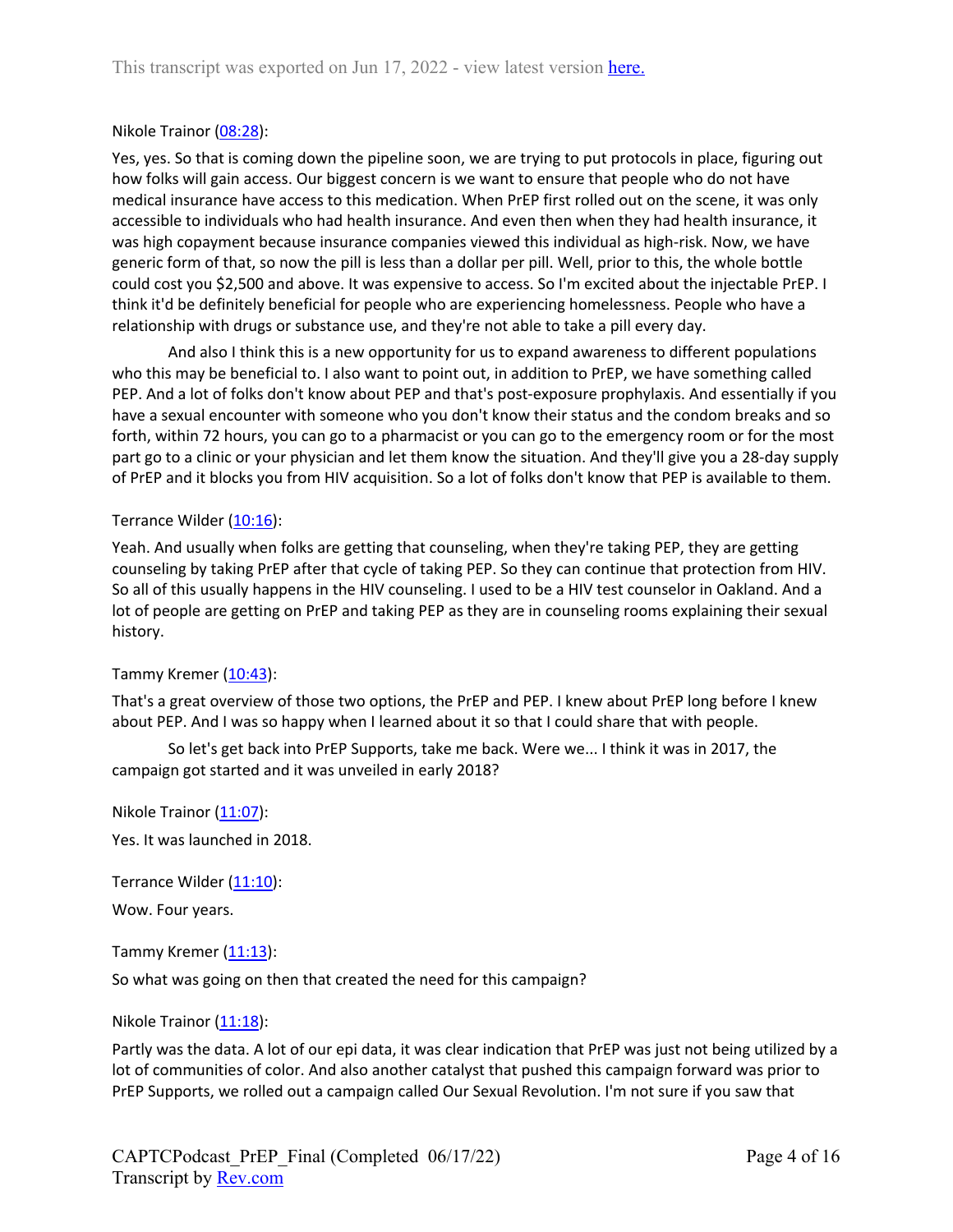campaign all over San Francisco. It was huge. That was our first PrEP campaign. It got a lot of great feedback. From there we participated in a lot of community engagement, pride parades. The focus of that campaign really centered around the Castro\*. So it did a great job in targeting and prioritizing specifically white gay men. And so we had a huge influx increase of awareness and knowledge and PrEP uptake among that particular population.

The feedback that we did get from communities of color was that the Black folks and Latinx folks felt over-sexualized in the campaign and you have to reach communities of color differently. Really the mothers, the aunties, the cousin, the woman in Black community are the gatekeepers of even black gay men. And also in the Latinx community, you have to reach them very differently. And so it's not that our sexual revolution wasn't successful. It did what it was supposed to do for a specific community. So we wanted to do that same thing with Latinx and Black folks. And so hence PrEP Supports started the development process.

## Terrance Wilder (13:00):

And it's very important to build trust with any community, definitely the Black community and other communities of color because of the mistrust that's always been around. It's just been a lot of maltreatment over the history of time. People need to see people that looks like them. They need to see it working for people who looks like them. And I think that that's where the PrEP Supports campaign definitely stood out and was a great thing because it invited that, it invited people to reach out to people who look like them. The black family, like Nikole said, the aunties. We did the Black Joy Parade a lot where we was able to give out free hoodies. Everybody said "How much those costs? We were like, "Oh, they're free." And they just couldn't believe it. And that right there was building trust in that conversation of giving a free incentive. And it allowed us to speak about what PrEP was because a lot of people didn't know.

So now we have this moment where we can push our education while giving out a free incentive that they can wear. And then that's how word spreads within a community. So that trust is now being built because the gatekeepers are now educated on how PrEP works and why it's important for folks that's having sex, definitely unprotected sex to think about taking it.

#### Tammy Kremer  $(14:19)$ :

That is such a helpful way to look at where PrEP Supports comes in and seeing how one community was met with the prior campaign and others weren't and then finding a way to really reach the other communities. I'd love to hear about your process with PrEP Supports of how you build out this campaign.

#### Nikole Trainor (14:40):

Yes, of course. So we definitely took lessons learned from Our Sexual Revolution and we used that as guidance, but PrEP Support in itself was created for and by the community. That is a key component. Typically what happens with campaigns is you have experts on the inside. They do a lot of internal research and they have data on how they think or what they think they know about certain groups of people who identify as a certain ethnic group or a certain race. And then they come up with these imagery and then you sit in a focus group and you say, tell me which one looks best. But what we do know is that someone's decision on what they think they like in a campaign changes when you just simply change the color of the room. But what we did with PrEP Supports is before we did the creative design process, we did a really in-depth ethnography process.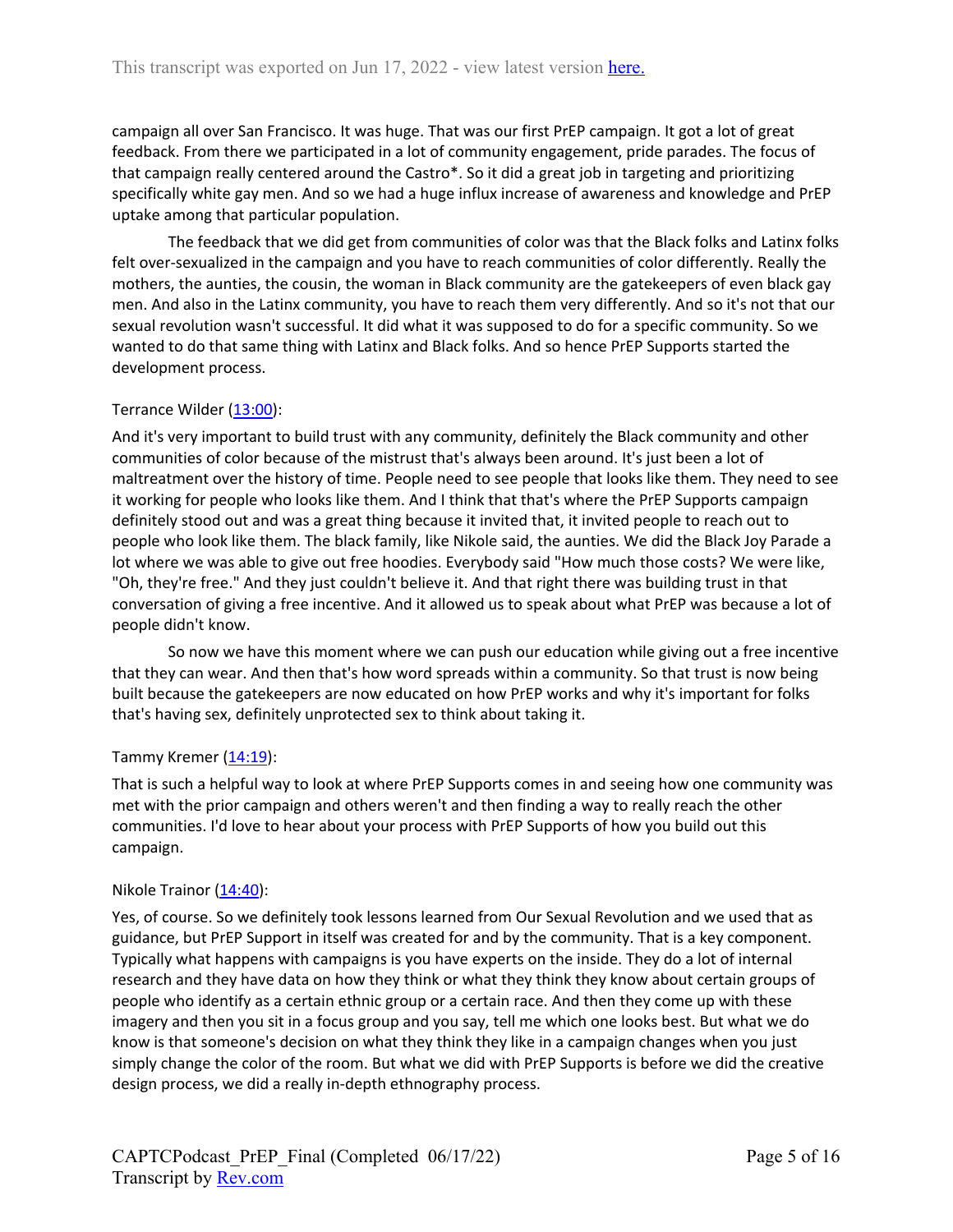And ethnography is a process of gaining a deeper cultural insight and unveiling some cultural phenomenon. And we get that from the community. In phase one, we did this digital ethnography to extract some culturally relevant data from community experts. It was HIV test counselors, or individuals who are working in HIV and STI treatment and care across the country. So there's this tool that you can use that you can put these parameters around conversations online. So people are always having conversations online about sexual health. And we hone in on sexual health experts and we pull down all of that qualitative data. And then we used that qualitative data to create themes, to create these discussion guides to facilitate organic conversations in face-to-face interviews. So that was one method that we used.

The other method is we hired researchers that actually went out in the community and they just simply observed how folks interacted with each other. They walked around their neighborhoods, they were observing conversations and observing interactions, how people commute within the neighborhood and just communicate with each other. So that was all part of phase one, just gathering all this data. And then within phase two, these discussion guides were created to facilitate these face-toface in-depth interviews. And they did these interviews with stakeholders inside of DPH. And they also did them with folks from the priority population.

And so once they did those in-depth interviews, phase three, we held this collaborative workshop and we brought people in from the community and we also brought in stakeholders. We brought in a personal chef. And so in the background, you had this just great-smelling food that was being made with a lot of love. And then they set up this really comfortable environment where people from the community can sit down and the facilitator, the researcher took us all through a series of activities that focused on our own internal exploration. So when we see images... Like Terrance is mentioning, as you move through this world and you see images of ourselves, how do you want to feel? How do you currently feel about some images that you see when you look at people who look like you? How do you feel that your people are currently being represented? But at the core, when you see this campaign, what feelings do you want?

#### Tammy Kremer (18:19):

Yeah. So much intention in all of the different phases of how to create and nurture that community voice coming through so that the needs can really be met. Can you share what is 510media and what was their role in the campaign?

#### Nikole Trainor (18:33):

Yeah. So 510media is a marketing agency. It is black-owned and 90% of its staff are either Black or Latinx. And one of the unique things about 510media is that they use this ethnography research method. And it's something that is typically not used in marketing companies, because it's timeconsuming. Prior to us even developing the creative design process, we took six months. We did six months of research, of new research. Even though they had a lot of internal data, this was new research specific to how folks will view and interact with PrEP and PrEP messaging. So what's unique about 510 is the ethnography approach. And I am so appreciative of them because this is the first time that DPH has ever led an in-depth process like this when developing a campaign.

So part of 510 strategy is that when people saw PrEP Supports, they wanted them to feel inspired, they wanted them to feel proud of who they are as they just moved through the world, they wanted them to feel comfortable in their sexuality and their gender identity. They wanted them to just feel comfortable in their own personal lived experiences and also how they see intimacy. So that was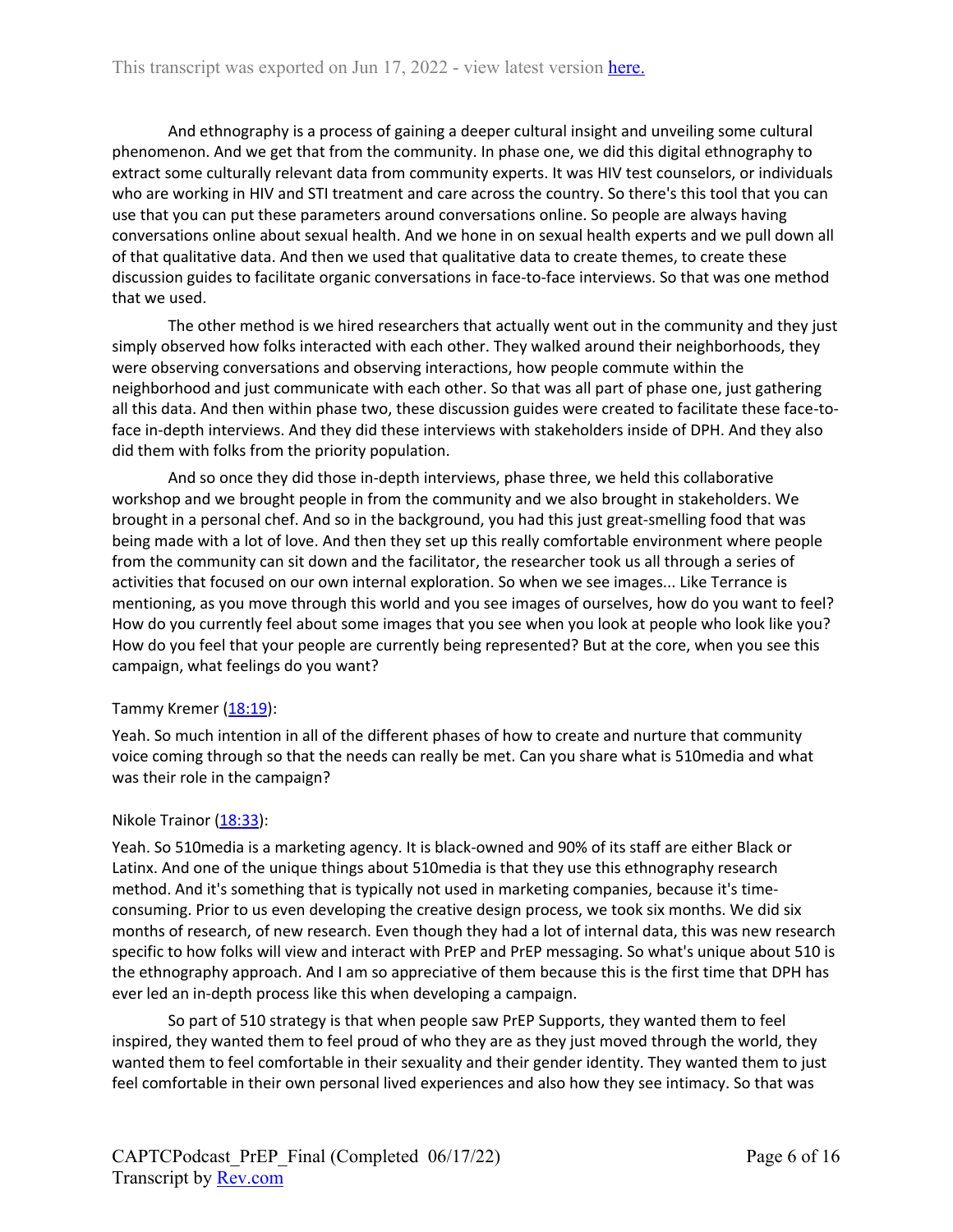our initial process. And from all of that, then the creative design piece happened. So it's truly a campaign that has a strong, strong community voice embedded in it.

## Terrance Wilder (20:19):

I mean, me being introduced to them, I immediately took to them because they just made everything so, so comfortable just embracing me for who I was authentically. I didn't have to be nobody else. I didn't have to put on a quote-unquote "Show" to be a part of this campaign. So it just goes back to that PrEP conversation and that panel, when I said, "I wish I seen somebody that look like me." And then here I am me being my complete self in the campaign. And I'm so glad and so honored to be able to have work with them through Nikole, through DPH. And it's just to show how connections are made when good people of color, Black folks come together to make something so positive happen for the community. The magic in that, it gets me at a loss of word at times.

#### Nikole Trainor (21:05):

Yeah. 510 is very unique in that way. And building relationships with the models and capturing images that truly are their lived experience. For some of the group photos, all those people knew each other, they had a relationship with each other. So it didn't feel unnatural because they know how to make images come to life. They are all about when you see something, we want you to have an emotional reaction to it, whether it's good or bad, but then that emotional reaction is going to lead to you doing the call to action.

#### Tammy Kremer (21:47):

As you're describing your experience, Terrance, I'm just thinking about the power of getting to both be seen and also then help other people feel seen by seeing themselves reflected in you, how powerful that could be to be supported in that way, to express yourself and to have that celebrated. I'd love it if you could tell the story about the day that you found out you were on the billboard.

#### Terrance Wilder (22:12):

Oh, yes. That day. Typical day. I did my commute. I was living in Oakland at the time and I... I love to get dressed when I go to the office. So I'm feeling myself. That's just who I am. But when I get to the office, people are just looking at me weird. And I was like, "What's going on?" And when I get to my computer, one of the first emails was from, I think our chief officer and she congratulated me and blasted out to our whole agency and was like, "Our very own is on a billboard. Congratulations. It's such a great job." And I was just sitting there and it was a picture. Somebody literally took a picture of the billboard and sent it through an email before I got there. I literally looked at the computer for like 20 minutes straight in complete silence.

And people was just coming by giving me a hug and congratulating me. I couldn't believe it. It was breathtaking. And I just appreciated it so much. And I wasn't the only one that made it on a billboard, but that was the first one I did see. So when I was able to see other billboards, I was so excited that it was other people part of the campaign that was able to experience the feeling that I experienced because that's what I pride in. I pride in community. And it really wasn't about us. It was about PrEP. So just to know that we were able to do something on that magnitude was really great. And I was definitely excited when all the other pictures started to pop up as I was venturing through San Francisco.

Tammy Kremer (23:40):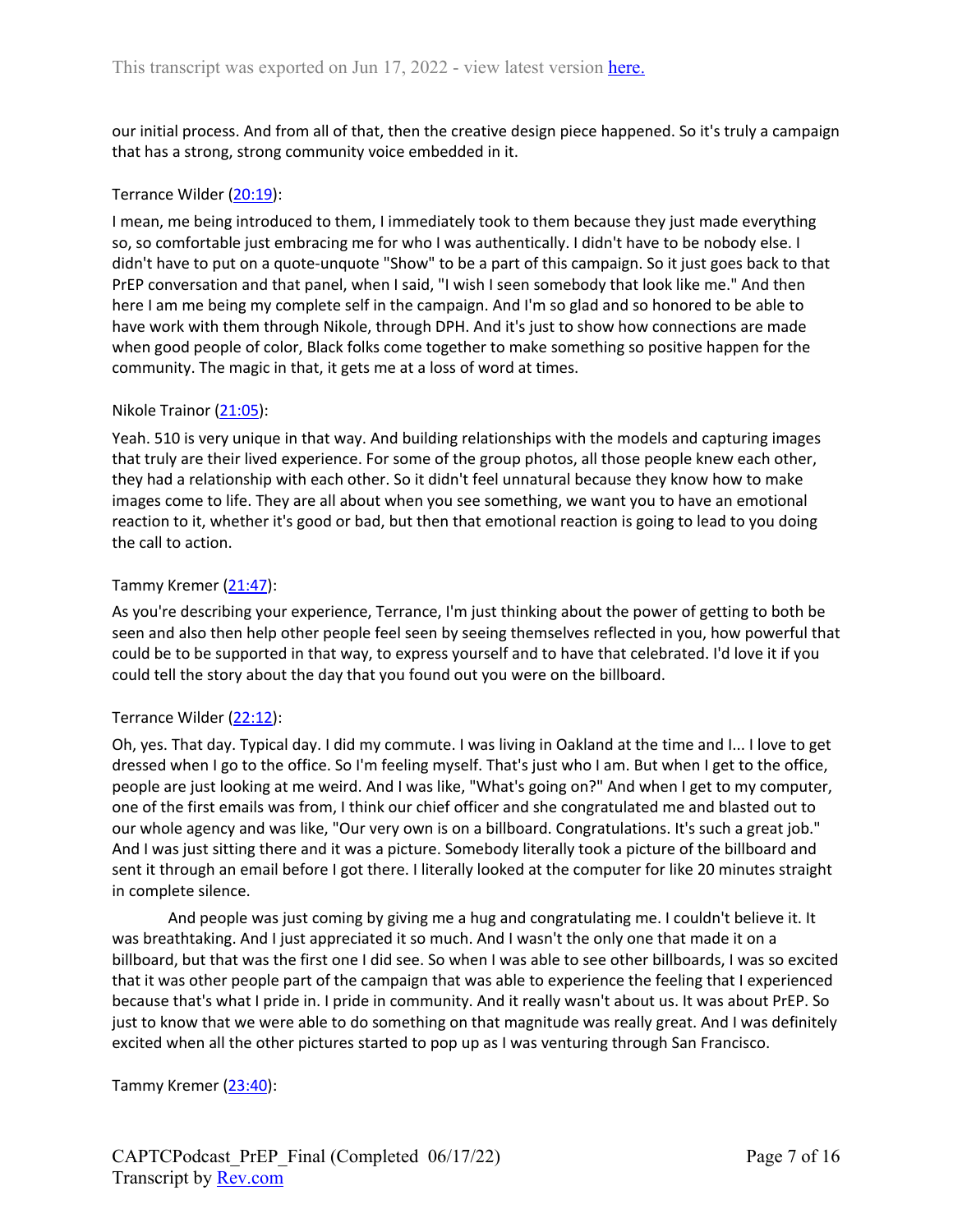I can imagine how exciting that must have been. And to give our listeners a visual, the image of you on the billboard was taken on a basketball court chosen because you are a basketball player. What slogan from the campaign was on the billboard?

Terrance Wilder (23:53):

I just looked it up really quick. The [inaudible 00:23:55].

Tammy Kremer (23:55):

Yeah. Can you read it to us?

Terrance Wilder (23:58):

Yeah. The billboard [inaudible 00:23:58] is PrEP supports the powerful and then PrEP support the brilliant. So those was the two.

Tammy Kremer (24:03):

And can you describe the hoodie that you're wearing?

Terrance Wilder (24:07):

This one is the powerful one. And with the hoodies, it just says the word but on the back, I forget what it say. Nikole knows.

Nikole Trainor (24:15):

On the back, it says PrEP supports the amazing, the brilliant, the powerful and the creative. And so when people just as Terrance wears that sweater and moves through this world, you see it and you see this black man in it. You just feel joy.

Tammy Kremer (24:30):

Yeah. I looked it up in terms of the full slogan and PrEP supports amazing families, powerful communities, brilliant thinkers, creative cultivators. PrEP supports you.

Terrance Wilder (24:44):

That's what it is.

Tammy Kremer (24:46):

And that's a powerful reflection of the impact of the campaign and the choice of those words being so relevant.

Nikole Trainor (24:51):

Yeah. And those are not our words. All of those words came from the themes from us doing the ethnography. Those words came from the emotions and feelings that people were yearning that they want to experience, but they didn't. And those words came from the community. 510, the creative piece put them together so beautifully.

Terrance Wilder (25:13):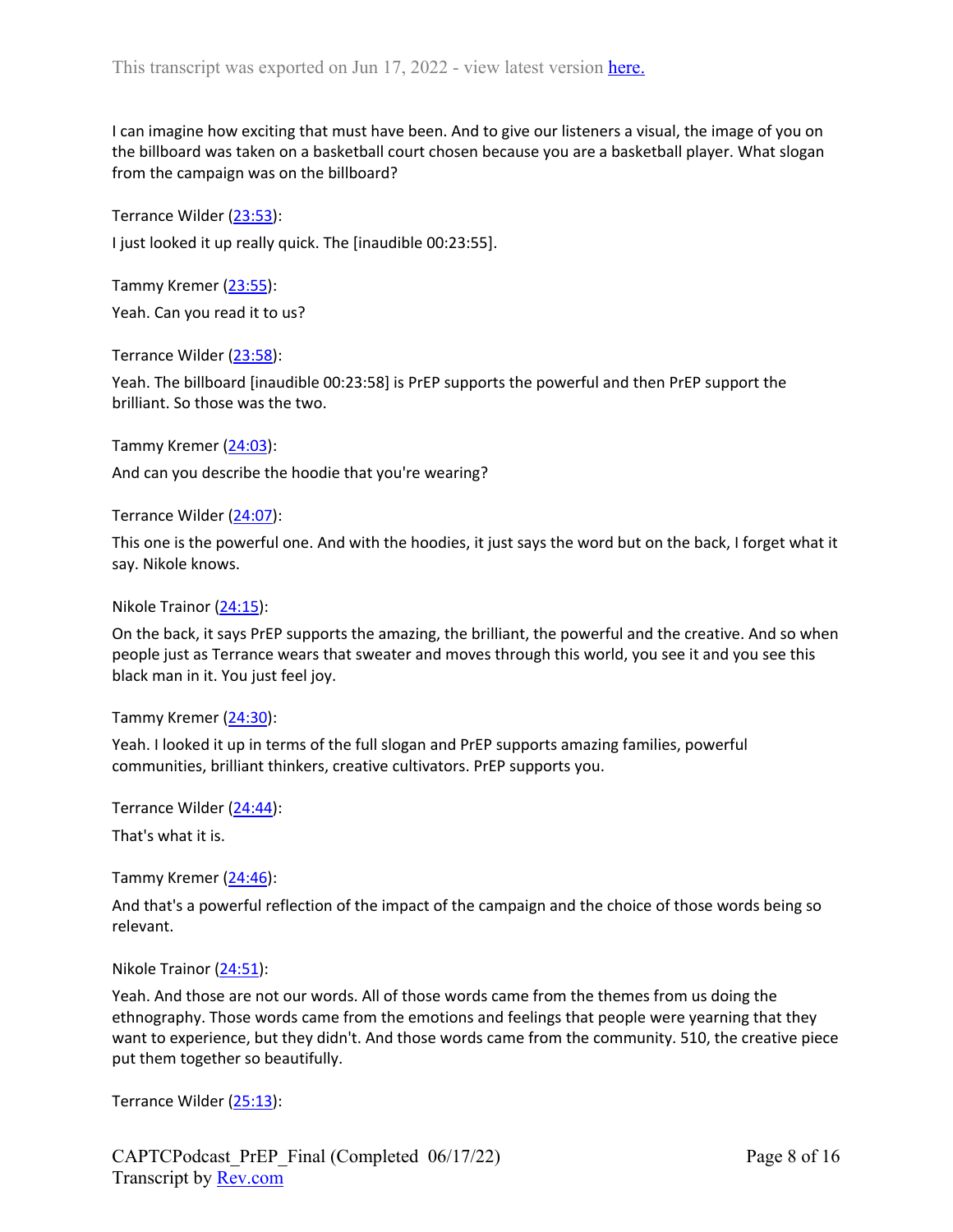Yes.

Nikole Trainor (25:14): Yeah.

Tammy Kremer (25:16):

Do any of the slogans or the messages stand out to the two of you personally? Do any of them like hit you the hardest?

# Nikole Trainor (25:25):

All of it is encompassing. They all don't stand alone. That whole slogan just embraces the ideal of, we want the community to know that we care about their whole lives. We care about their freedom to be amazing, to be creative and be powerful. And folks can choose, they can embrace all of those amazing terms. They can embrace it or they can embrace it individually. So there's no one that resonates different from me. I mean, as a black woman walking through this world, we tend to be in a state of constant oppression. And the part of this slogan is to uplift people from that state.

## Tammy Kremer (26:20):

I'd love to talk about the clip that we hear your voice, Nikole, come in and telling a story. And then Terrance, we see your face helping illustrate that story.

## Nikole Trainor (26:33):

I had a young black woman come to me. I was carrying my PrEP bag and it says, "Ask about PrEP." So she says, "What is that?" So I broke it down to her telling, "Oh, PrEP is a daily pill that prevents HIV." She... It struck her. She paused for a moment. She bowed her head down and I could see that her eyes was getting a little teary. She says, "Had I known about this last year I could have saved my son's life."

#### Terrance Wilder (27:06):

I get this. This what I'm feeling on the inside every time I hear that, because that particular story I'm pretty sure resonated with my mother. And I know when she seen it, she probably had mixed emotions. She was so excited that I was a part of it, but I know my mom, I'm the youngest and I'm a mom's boy. And I know that it just resonated with her a lot because I know she would've told me, she would've advocated for me to get on PrEP because she knew that I was growing up and I was experiencing different things. Definitely been around the gay community at a young age and partying and having sex as a teenager. So I know it probably has struck her in many different ways, but more than anything, she shared it on her social media with everybody. And she was just so excited that I was a part of this movement. So I can help another parent talk to their kids about PrEP. And my mom has become an advocate. She don't know all the specifics of it, but she know who to direct people to.

#### Nikole Trainor (28:10):

Yeah. So just some background about this commercial is it was not slated in a creative design process. What's unique about the narrative piece is I didn't go into a recording studio and record this prescripted. It happened when we did a lady's night event with a group of women called Just BE. They are three black women who have an entrepreneurship business group. And what they do is they provide resources to other black women to start their own business. I collaborated with them. And part of this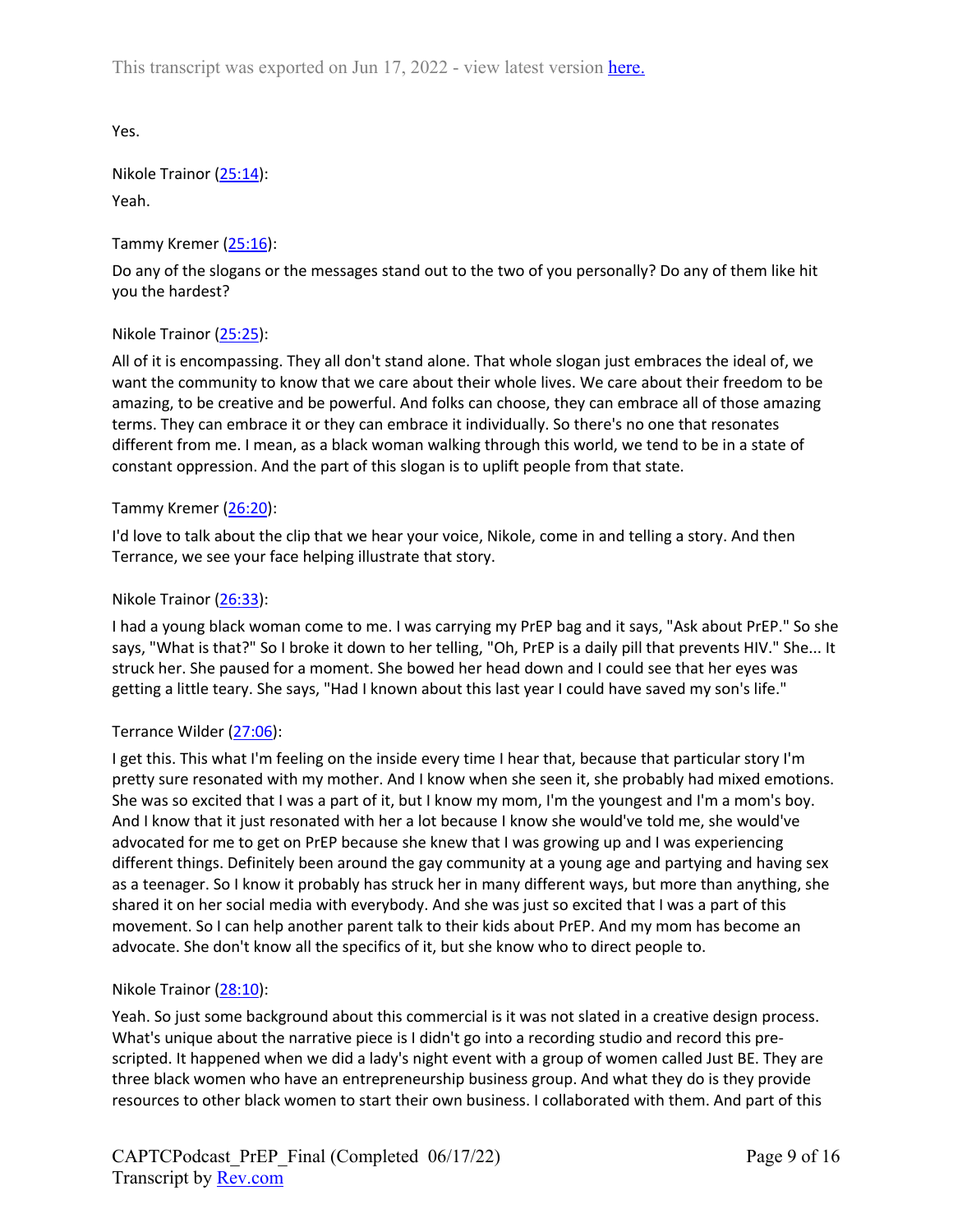Just BE group, we wanted to do a ladies' night event that bridge the gap between black CIS woman and black trans woman. We wanted to put these women in one space because what they shared is entrepreneurship. At least we come together with this common centered love. So during that event, the story that I told is a true story.

A young black woman came to me and saw that we were having this event. And she came up and just asked what PrEP was. And when I explained to her what PrEP was, she just broke down. She broke down crying. And those were her words. The words that you heard on the video is... She said that. "Had I known about this I could have prevented my son from getting HIV." Her son was just diagnosed less than six months prior. I happened to be telling that story to someone and the mics were on. So they caught that audio during editing and [Nama 00:30:06], which is the owner of 510, heard it. And he got inspired and he wanted to create some imagery around it. And that's how the commercial was developed.

#### Tammy Kremer (30:18):

What had a fulfilling moment that you were able to touch that woman, and then you were able to share that story, which I'm sure then touched others and the kind of domino effect of having the space to share these stories in a supportive environment that really touches me too.

I would love to spend some time talking about the impact of the campaign. Some of the lessons learned. The way that you thought about evaluating the success of the campaign. However you'd like to take that.

#### Nikole Trainor (30:56):

What we learned from the evaluation is that campaign did exactly what it was supposed to do. PrEP awareness and PrEP knowledge has definitely increased. So PrEP from 2012, even since the launch of the campaign in 2018, PrEP has now become common knowledge, even for people who don't think that PrEP is conducive to their lifestyle. If you ask somebody what's PrEP, they're like, "Oh, it's that pill. That pill that you take for HIV." They may not explain it in the medical terms, but they know exactly what it's intended for. We did great in that aspect of the campaign, what we still see are disparities regarding uptake. But me personally, I don't know if that is a failure of the campaign. Uptake is a choice. Someone deciding whether or not they want to take PrEP is a personal decision. If PrEP uptake for Black and Latinx are not equal to their white counterparts, I don't necessarily think that is a failure because we're dealing with two different groups who have different historical experiences with the medical system.

So uptake may take a little longer for Black and Latinx folks. However, for the Latinx community uptake has definitely tripled since the campaign. Levels for the Black community is a slow uptick, but not where we see that will have an impact on HIV disparities. We do want to get PrEP uptake to a point where we see the shift in disparity. Another group that we were focused on is trans woman. So again, we still need to do a lot of work in the trans community and the trans community needs their own specific campaign. You can't necessarily talk to them through campaigns that are reaching different populations because they have their own language, their own culture. They face different barriers.

So you have to communicate and engage with a different intent with the transgender community. However, I will say that we did meet our Getting to Zero goals. And one of that was we wanted to by 2020, 90% of people in San Francisco know about PrEP, whether they use it or not. That was one of our markers. So I must say that we did do that well. We had some really great reactions from the Black community regarding PrEP Supports. Once they saw that I got emails left and right about how proud they were of the imagery of the messaging. We then partnered with Institutional de la Raza,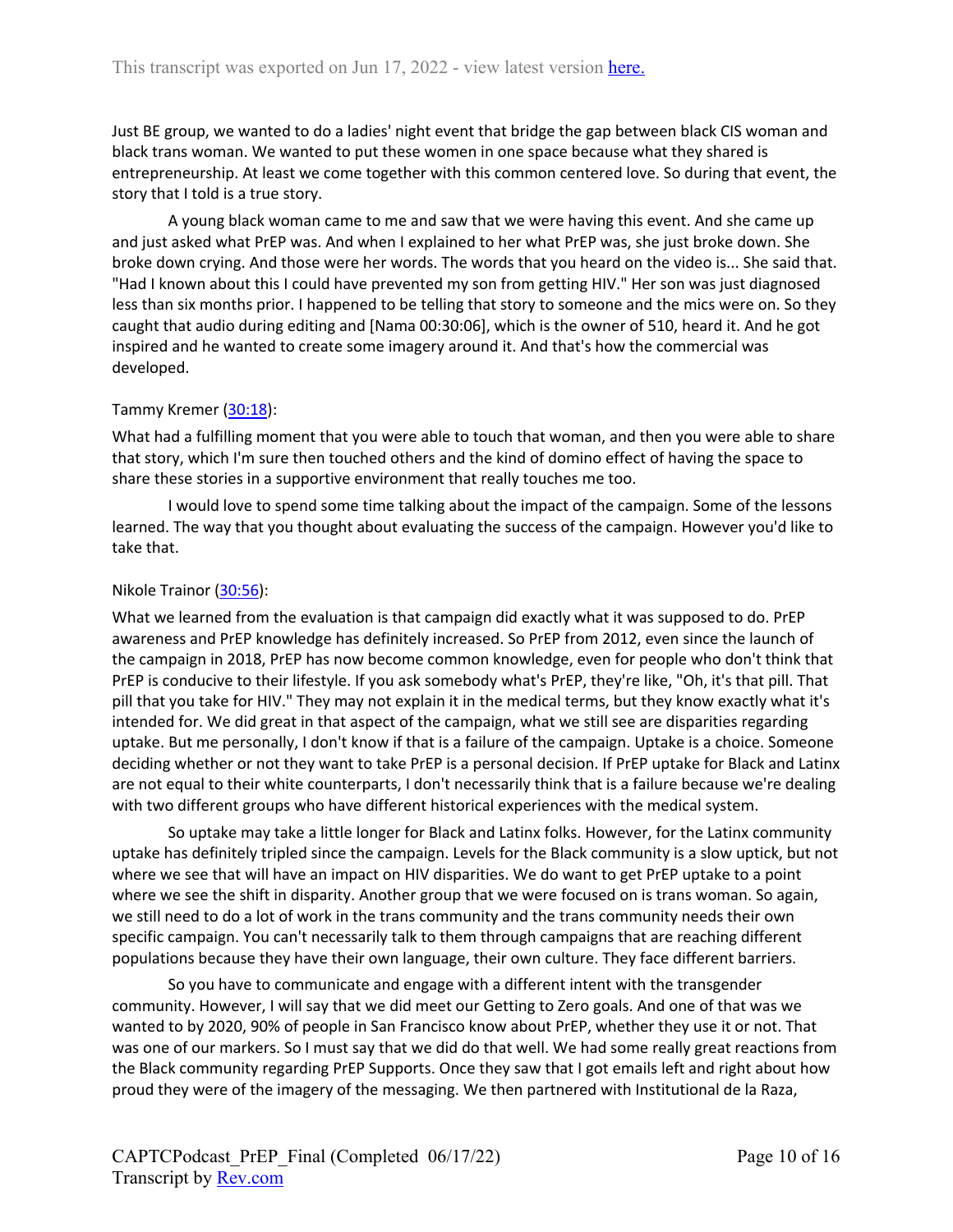which they created a campaign called Viva PrEP. And I don't know if you saw Viva PrEP but Viva PrEP looks very similar to PrEP Supports.

And what they did was.... We gave them some extra funds and they did the same messaging. Only thing they changed was some of the imagery, used some cultural icons, some traditional clothing. And they also included slogans from music or verses from music that resonated with the Latinx community. But when people saw PrEP Supports and Viva PrEP they thought it was the same campaign. We were speaking to monolingual Spanish communities. So there were some great collaborations that came out of this campaign. However, I struggled the whole way. I was proud at some moments, but there are some moments that just broke my heart. And some of those moments were when I would get emails from community members that they weren't a part of the priority population, but they would not only email me, but they emailed our communications director, Department of Public Health director. Why there's so many Black people in the campaign? Why there's so many Black and brown people in the campaign? I don't know how to respond to that.

I also got an email about specifically Terrance's photo on the billboard. And it was the basketball image with Terrance. They knew Terrance's name because Terrance is out in the community, he's on the ground. He doing the work. And that's who you want to put in the forefront. They stated it further perpetuated black male basketball stereotype. And the reality is you see a lot of starting five on the warriors and so forth, they're black men, but basketball doesn't have to be a negative narrative. The other pieces... Terrance, in that basketball was his true lived experience. He played in the least organized league across the country. So him holding and being in that picture is not a stereotype, but those are the messages that I received.

When I sent out mailers to the community... Mailers are just general mailers that you send, like you get coupons in the mail. Community members would call us about why am I getting this HIV info in the mail? A woman, this one story. I want to share this. I was on the phone with her. And she was upset because she said her husband thought she was cheating because they got this mailer in the mail. She took this up the chain and I said, "Well, just like any other mail you get, if it's not for you, you get coupons, say, well, you throw it in the garbage."

But the most disappointing part for me was how we responded to this one reaction. One person send this email up the chain. I get an email and mailers immediately have to stop. I was very disappointed in the decision that leadership made. And it's not the first time it's happened. So that is the disappointing reality that I have with working in a system that makes decisions from a political lens. And we don't move in a way where we are doing something right for the community. We're not doing anything wrong, but yet something so important gets shut down because someone is in their feelings about it. And this is why we're not going to be able to get to zero or eliminate HIV health disparities.

#### Tammy Kremer (38:09):

Well, I want to take a moment with this kind of structure closing in on this beautiful campaign and it's too blaring to not just state\* a campaign that really is focused on reaching people of color, reaching the Black community, then being held back because of one person's feedback. It is heartbreaking.

#### Nikole Trainor (38:27):

It is. I do want to also add to the outcome, Tammy. It's the stigma. Stigma was a huge pillar within this campaign. When PrEP first rolled out, there was a huge amount of stigma, particularly in the Black community. There have been times when I was at health fairs and I would be promoting PrEP and they would be like, "You are a trader. The government's putting this pill out and it's going to give us HIV.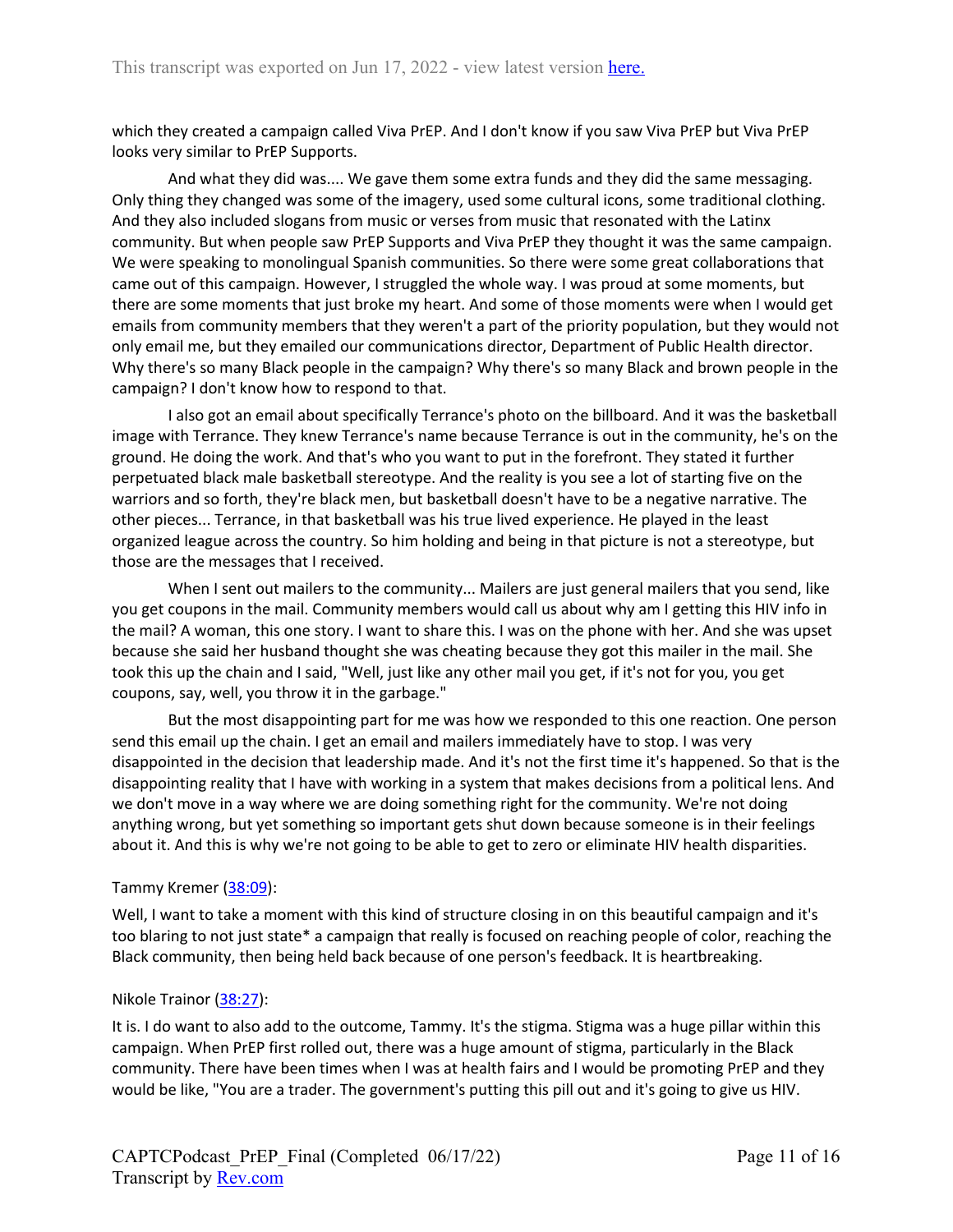They're trying to eradicate Black people. And this is the way they're doing it." It was not well received at all.

People were being called Truvada whores in the media. People were afraid of showing their partner the PrEP pill medication because Truvada is the same medication that is used in regimens for individuals who are HIV-positive. They take one pill to ensure that they're virally suppressed. And so when you and this go V<sup>\*</sup>. So when you have someone who is virally suppressed, it's a great thing because they're less than 1% chance, almost zero, of transmitting. And then you're pairing that with someone who is on PrEP. Essentially we can eradicate HIV. This is huge biomedical intervention, but yet people are like, "Oh no, the government's going to give us HIV. People are going to think that I'm out here just having sex with anyone because I'm on PrEP." But PrEP has opened up so many doors. I had to reevaluate my dating life or who I may decide to be with.

I will now consider being with someone who's HIV-positive because you can have children with someone who's HIV-positive. There's no risk of transmission. It just opens up so many doors of connecting with people on a more intimate level that you would not have even considered prior. Those are the conversations I was trying to have. But now, because people are so aware of what PrEP is and they have the basic fundamental knowledge. Now PrEP doesn't have this stigma behind it. We're now concerned more about not people seeing the bottle, but more of people just not forgetting to take their pill daily, or people who just have other barriers like they don't have a stable home or people who are in domestic violence relationships where their medication is being controlled by their partner. So then you have injectable PrEP. So now PrEP is not stigmatized anymore. And it's now being widely available to all communities and all folks who... All ethnic groups and individuals who identify as male, female, nonbinary and trans. So I am very proud that the campaign has contributed to decreasing stigma around PrEP.

# Terrance Wilder (41:29):

And to get a little bit more personal as... I always get personal when I feel like it can make a difference. This opened up doors, even in my mind, because being HIV-positive for over 10 years. When I became positive, I feel like I only should date gay men. Because I feel like they the only population that will understand. So hearing Nikole say that now, it still gives me that hope on the inside that other genders will understand what I'm going through or what I've been through. And I'm okay with it. I love people. So it's just me thinking that other people may not be okay with it or is they going to be okay with it? And that disclosure part that's really hard. But having this PrEP component to even give people education around that, if they do choose to date me, they do choose to have sex with me, I don't feel like now I have to confine myself and put myself in a box because I've always liked beautiful people, not just one specific gender my whole life.

And in this point, I don't date men anymore. And I have this PrEP system to lean on to offer protection to people. Even though I am undetectable and I've been undetectable for many years and I've had partners that's gotten on PrEP, that's gotten with me, which makes me feel awesome. Even though we're no longer together, I'm still happy for them. I'm still happy that they have this level of protection while they're out dating other people. It really opened up this new, different horizon because I'm sure, I'm almost certain, I'm not the only identified male that feels this way. That has experienced dating all type of people, trans folks, straight folks, women, men, I'm not the only one. And hopefully it continue to reduce the stigma around people dating HIV-positive person and not just looking at them like an HIV-positive person, actually being able to just look at them as a person. A person first.

Nikole Trainor (43:19):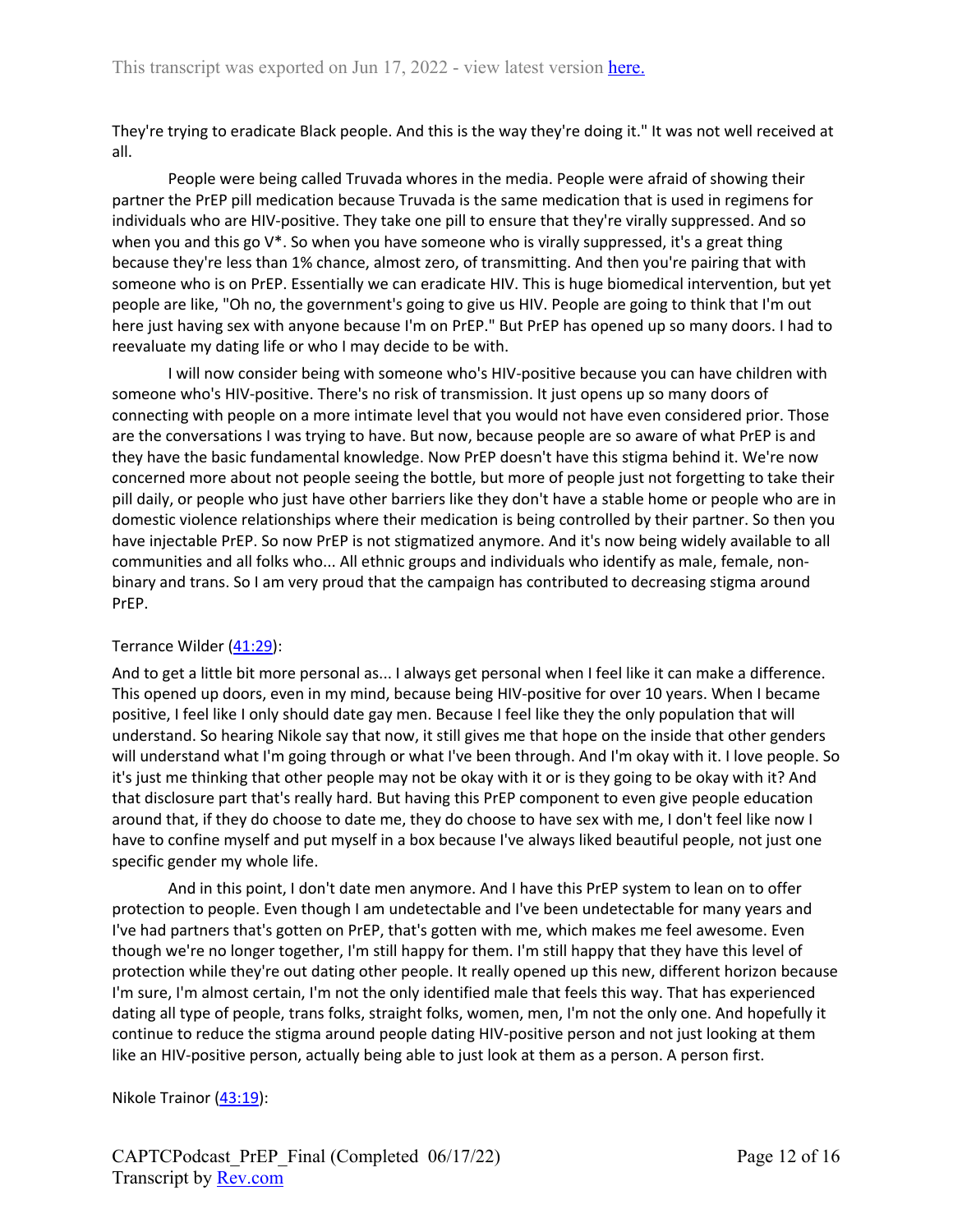I had a girlfriend who she called me and said, "Hey, Nikole, I'm dating a guy who's HIV-positive." And I remember you told me something about some pill and I was like, "Yeah, you need to get on PrEP." So just by that friend coming to me and exploring her options with a HIV-positive man, I mean that is just an awesome breakthrough. And that brings me pure joy.

## Terrance Wilder (43:43):

That's really exciting. I mean, thanks for even sharing this story because I don't get to hear this. I only get to hear this when I come around my girl, Nikole, because a lot of women don't talk about this. It really brings some stigma around guys like myself to even go out and explore and date. So yeah, this is actually pretty great. I'm glad that this is happening in real time because it's already serving a purpose right here as we're talking.

#### Tammy Kremer (44:11):

Yeah. I'm listening to both of you just bringing in all these different perspectives. I think when I was preparing for our conversation about PrEP Supports, my mind was primarily on people that are not HIVpositive, who are trying to prevent HIV infection, but really thinking about how PrEP affects the entire community, whether they have been exposed or not been exposed to HIV. How it can just humanize people across the board and allow us to build authentic relationship without needing to have this concern anymore. What an amazing resource we have access to.

#### Terrance Wilder (44:46):

It's on a line of burying all these myths. When you drink after somebody or you kiss somebody or these social things that you will do that has no risk of transmission. It's just trucking along with some even further information around how to protect yourself. And what's true and what's not. So people don't have to be scared to sit, have a conversation and get to know somebody who's HIV-positive and may want to date them, may want to explore different options like Nikole said, have kids with them. This information was not out there all the time about definitely having kids, that made me feel great years back when I first found that out. And I found that out listening to a PrEP panel. I was an audience at that point and I was able to talk to a mother that had just gave birth to her child and her husband was HIVpositive. And she said she wasn't even taking PrEP.

It was a different spin on the panel because it was a lot of PrEP folks on the panel, but she was like the one that chose not to take it and was the advocate of being with somebody that was undetectable. And she said she was fine. Her baby's fine. There is couples out there that's not taken PrEP that has an HIV-positive undetectable partner and able to have kids. It's great. And it's a real thing.

#### Nikole Trainor (46:05):

Yeah. And so for the listeners as well, if your mind is spinning about how that happens is many people don't know that the HIV virus is not in a male sperm, it's in the semen and it's also for women as well. The virus is not in the eggs that they're born with, but when a woman is HIV-positive, she also takes antiviral medication and it creates a barrier that blocks the virus from penetrating the placenta into the baby. So many people are confused about, well, isn't the sperm infected? No, it's not. It's the semen, not the sperm.

#### Tammy Kremer (46:47):

Thank you for clarifying that because I was also confused.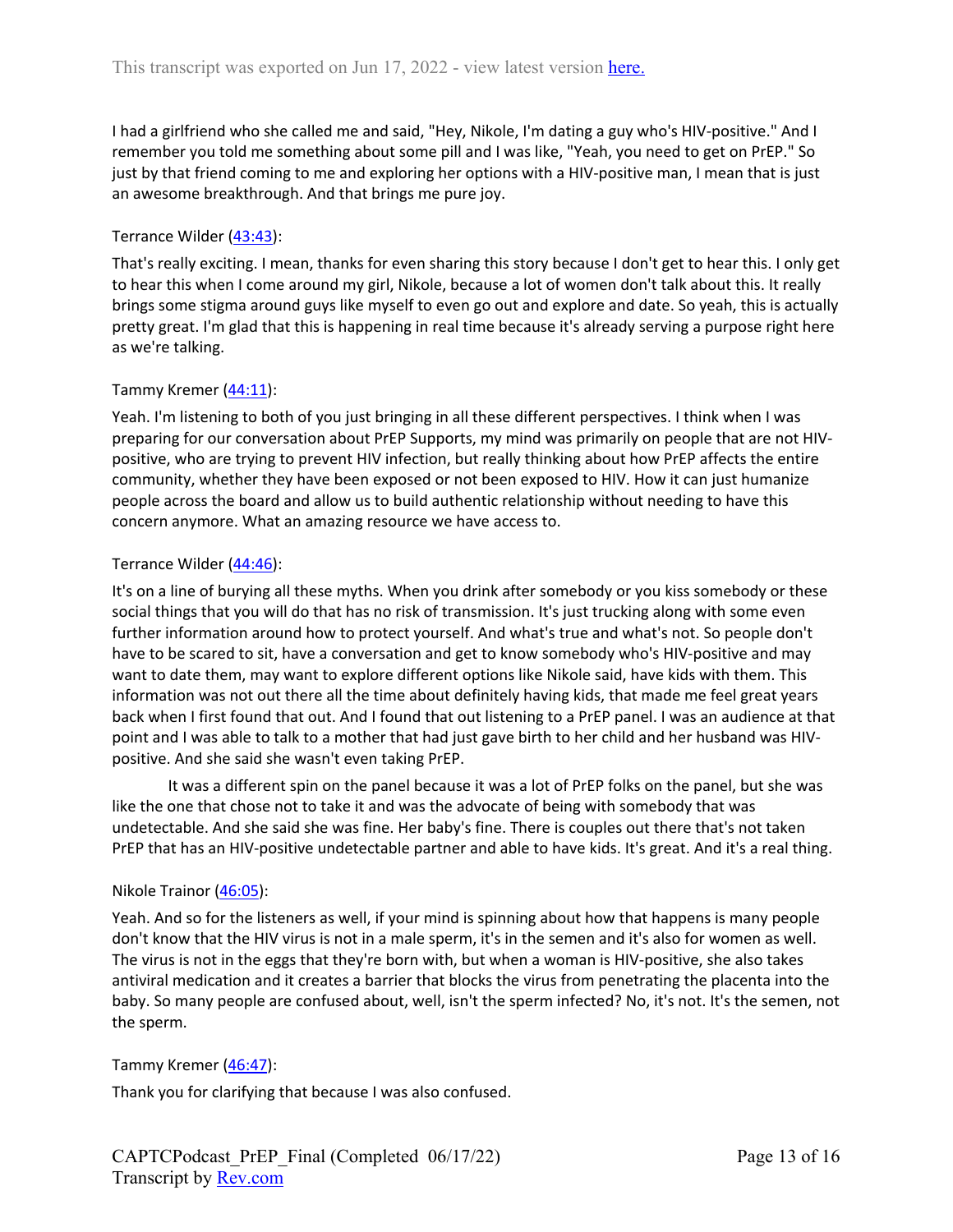# Terrance Wilder (46:51):

Listen, I'm sitting here, I've been in the game for, what? Almost 10 years now. I didn't really look at it that way. I [inaudible 00:46:57] explain many other ways, but you live and you learn and you pick up on these new things every day through these conversations. And that's why having these conversations is so important. This, I swear I can count on this girl all the time to really enlighten me on stuff that I don't know.

Nikole Trainor (47:14):

That's how it was explained to me. So I'm just passing on information.

Tammy Kremer (47:14): Passing it on.

Terrance Wilder (47:21):

Well received.

# Tammy Kremer (47:29):

So pivoting back to PrEP Supports. I'm wondering what, from your experience in that campaign, continues to impact the way you approach your work now.

## Terrance Wilder (47:43):

So the way I approach my work, I don't think too much has changed, but I have this campaign to lean on. So when I have new coworkers that may have not known about the campaign, I was able to show them the commercial, show them some images of this swag and educate them on PrEP. So I'm able to kind of pass that knowledge down. So we all on the same accordance in this work and pushing out the same message to people because that's very important, when you're hearing mixed messages, a person can get confused and it can make them reel back and be like, "I don't want nothing to do with it." So I do my best to give my knowledge. And I know that I can count on these conversations to keep myself updated with information because as we know information change, so it's something that will never leave my advocacy. I will always approach every situation with truth and speaking the truth about these things so stigma can continue to lessen.

#### Nikole Trainor (48:38):

That definitely resonates with me as well, Terrance. So the things that I take away from the campaign and that I hold with me as I continue to do my work in HIV, STI and Hep C prevention is the community engagement piece. When you show up in spaces with good, clear intent, you're not there just taking away information. And you're also showing up where, again, you care about their whole lives and you understand that your calls may not be a priority for them right now, but then how do you acknowledge and address their priorities while also inserting maybe your messaging on your call to action. That is a key thing I take away from this campaign, because what we tend to do is not acknowledge or not address some of the priorities in people's life and then were like, "No. PrEP, PrEP, PrEP. I don't care if you're sleeping on a park bench, PrEP, PrEP, PrEP." You understand?

I did not only learn that lesson from PrEP, but it resurfaced for me when PrEP rolled out from a woman's reproductive health study. And part of it, the goal was to get these women to return their vaginal swabs in the mail. And I kept calling this young lady, "Hey, I need your swab. Come on, come on.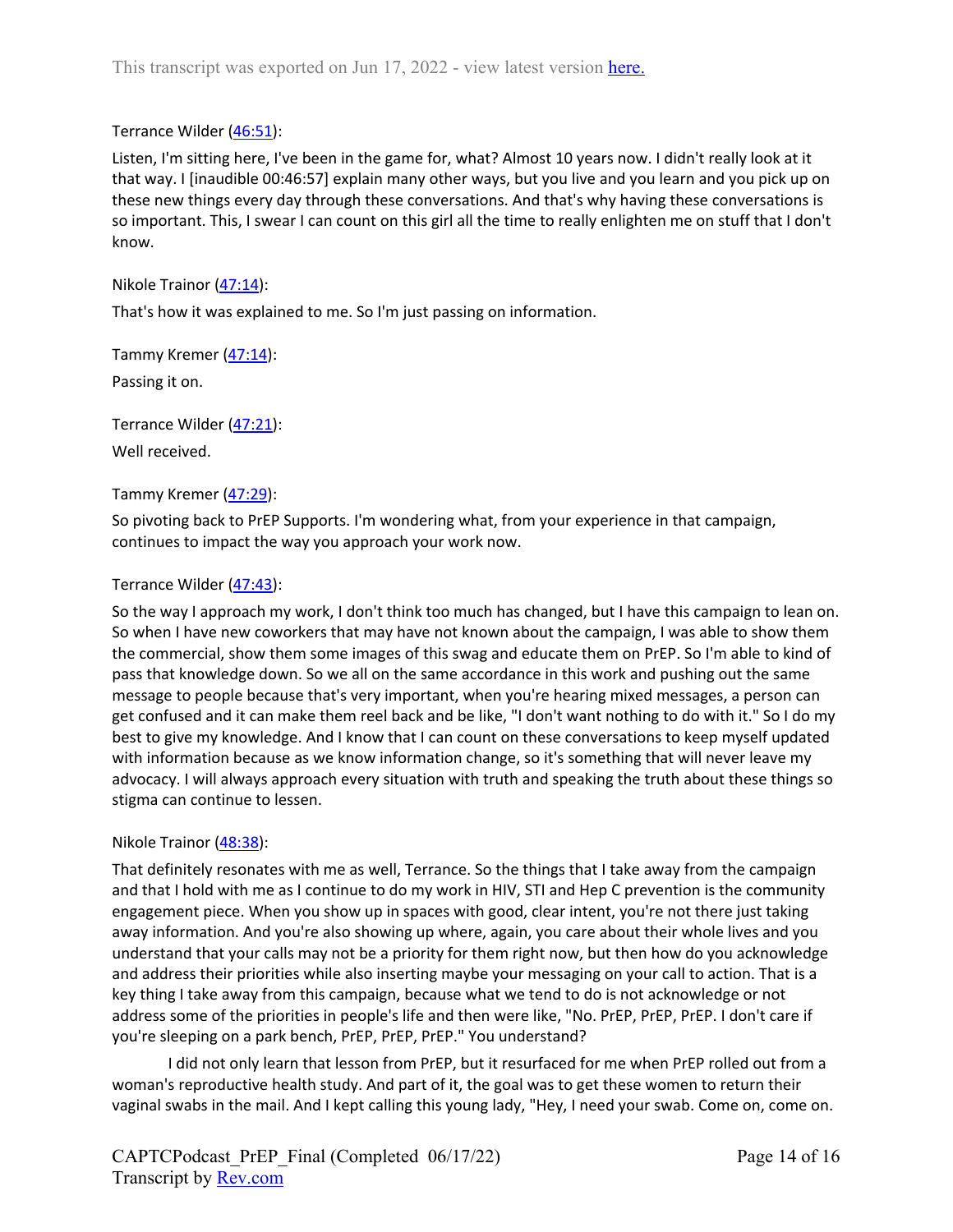You're going to get that \$25." And she put me in my place. In that moment I had to come-to-Jesus moment as what we call it sometime. And she said to me, "Nikole, I understand that me returning these swabs are important to you and important to research. However, I'm sleeping right now in a park with my four kids on a bench. And you want me to return a for you for \$25?"

I could not respond. I broke. My heart broke in pieces. I went to the park bench where she was at and with my own money, put her in a hotel for four days. I could not fix her issue but at least I could alleviate it for a little bit. And she was grateful that for four days she didn't have to worry about food or shelter. And guess what she did, she completed her swab and gave it back to me. So with that experience and with PrEP Supports is in, when we understand the barriers that people are facing, as they move through the ecosystem and we cannot fix it, we may not be able to fix it, but we can at least alleviate it and funding needs to be allocated for those circumstances.

# Terrance Wilder (51:52):

And I definitely... That was powerful, Nikole, first off. And in that same vein... Even in the personal level, this is something that I will always look back on. You cannot take this for me and Nikole and all of the other folks that was involved in this because it's just too much richness in it. It's a richness that will never go anywhere, that I'm forever thankful for.

## Tammy Kremer (52:10):

I so appreciate you both sharing the personal side of this work. It really touches me and I'm sure we'll touch our listeners and thinking about people who are working across the country, trying to reach different types of communities, doing their best every day to show up and get the word out. I know this will be inspiration for them to think about how to engage with the community and how to work in a way that provides meaning along every step of the way, which it sounds like this campaign really accomplished building community, creating connection from the beginning to the end. And that shines through in the way that you're speaking about it and in the images themselves.

#### Terrance Wilder (52:55):

And Tammy, if I can say one more thing, I remember we were at the Black Joy Parade and it ain't just PrEP. PrEP is very important, but to me, I looked at something completely different that folks are not getting away of condom usage because when we were giving out our hoodies, we had condoms and things too. So they were definitely taking the condoms and even parents was taking condoms and they were telling Nikole like, "Oh, these ain't for me, but I'm going to give them to my nephews. And I'm going to give them to..." We like "Not our business," but we was just glad that they were taking the condoms.

And condoms is still prevalent in the community and still worth using because again, these are multiple layers of protection for many diseases with PrEP being specifically for HIV. But a combination of both is always helpful because you can still get other sexually transmitted diseases if you're just taking PrEP. So we promote that as well, too, that condom use is still important because you still get chlamydia, gonorrhea, herpes. A lot of things are still out there that PrEP does not fight.

#### Tammy Kremer (53:57):

Well, as we come to a close here, I want to ask one final question, which has to do with your vision for what's next. So the podcast is called Coming Together for Sexual Health. So I want to ask you, what's one thing that you would like to create by Coming Together for Sexual Health.